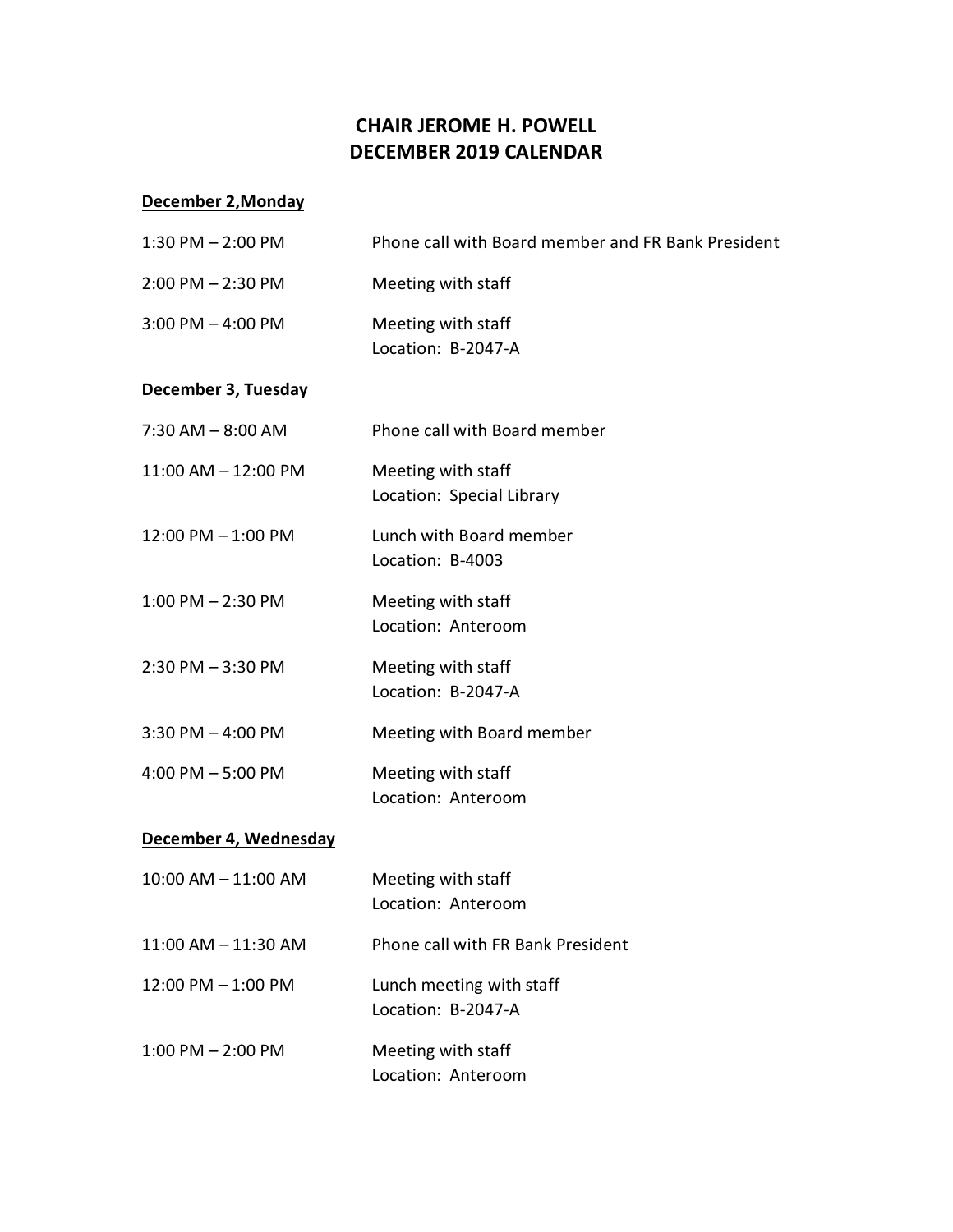| $2:30$ PM $-3:30$ PM   | Meeting with Secretary Mnuchin, bank regulatory agency<br>heads, and regional bank representatives regarding<br>reference rates<br>Location: Treasury |
|------------------------|-------------------------------------------------------------------------------------------------------------------------------------------------------|
| $3:30$ PM $-5:00$ PM   | <b>Financial Stability Oversight Council Meeting</b><br>Location: Treasury                                                                            |
| December 5, Thursday   |                                                                                                                                                       |
| $8:00$ AM $-8:45$ AM   | <b>Breakfast with Secretary Mnuchin</b><br>Location: B-4002                                                                                           |
| $9:00$ AM $-11:30$ AM  | Meeting with staff<br>Location: Anteroom                                                                                                              |
| $2:00$ PM $-3:00$ PM   | Federal Reserve Holiday remarks - Tree Lighting reception<br>Location: Eccles Atrium                                                                  |
| $3:30$ PM $-$ 4:00 PM  | Phone call with FR Bank President                                                                                                                     |
| 4:30 PM - 5:00 PM      | Phone call with FR Bank President                                                                                                                     |
| $5:00$ PM $-5:30$ PM   | Phone call with FR Bank President                                                                                                                     |
| 5:30 PM $-6:00$ PM     | Phone call with FR Bank President                                                                                                                     |
| December 6, Friday     |                                                                                                                                                       |
| $9:30$ AM $- 10:00$ AM | Phone call with FR Bank President                                                                                                                     |
| 10:30 AM - 11:00 AM    | Phone call with FR Bank President                                                                                                                     |
| 11:00 AM - 11:45 AM    | Meeting with staff<br>Location: B-2047-A                                                                                                              |
| $1:00$ PM $-1:30$ PM   | Meeting with Board member                                                                                                                             |
| $1:30$ PM $- 2:00$ PM  | Phone call with FR Bank President                                                                                                                     |
| $2:00$ PM $- 2:30$ PM  | Meeting with Board member                                                                                                                             |
| $2:30$ PM $-3:00$ PM   | Phone call with FR Bank President                                                                                                                     |
| $3:00$ PM $-3:30$ PM   | Phone call with FR Bank President                                                                                                                     |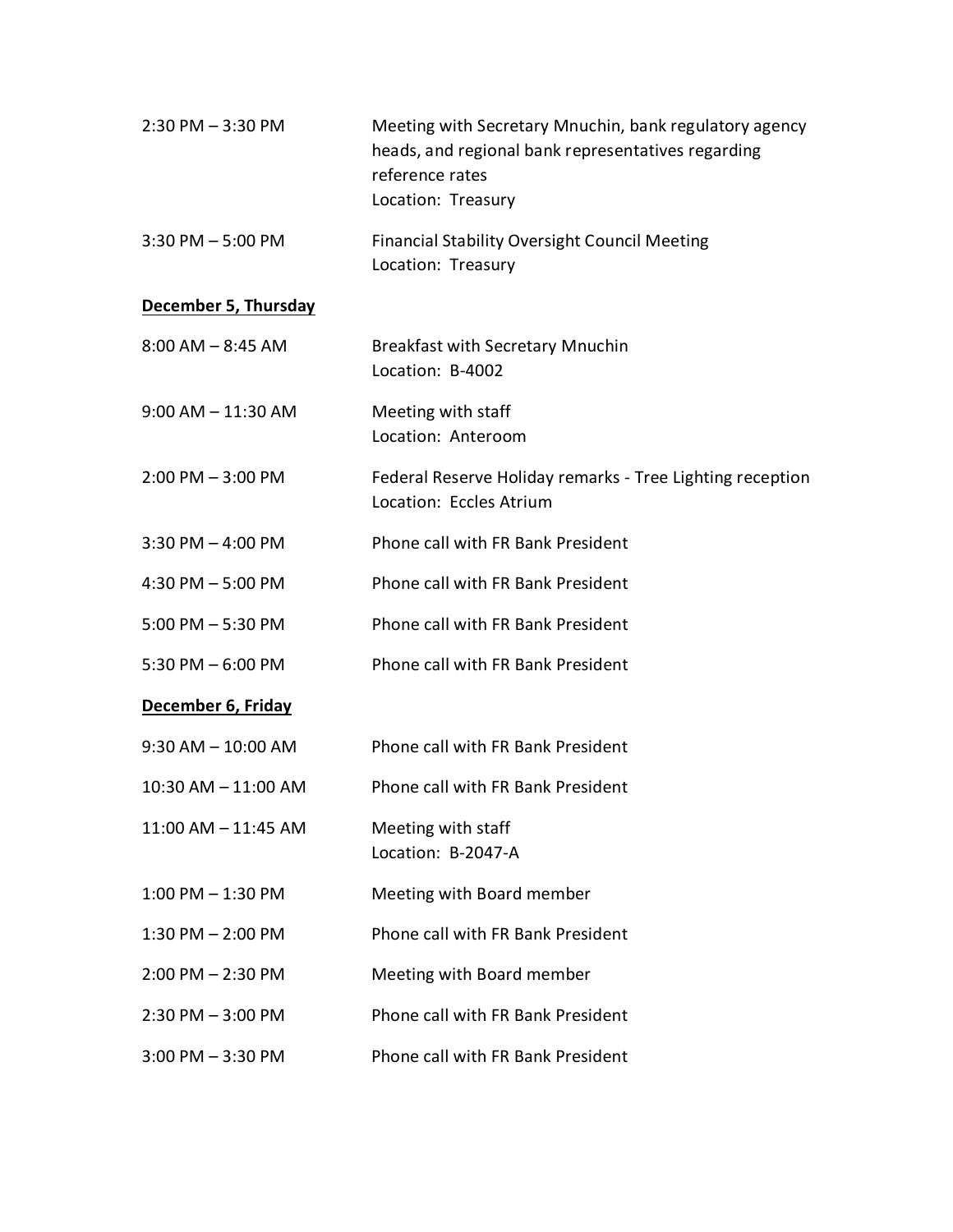| $3:30$ PM $-$ 4:00 PM  | Phone call with FR Bank President                                                       |
|------------------------|-----------------------------------------------------------------------------------------|
| 4:00 PM $-$ 4:15 PM    | Meeting with staff                                                                      |
| 4:30 PM $-5:00$ PM     | Phone call with Board member                                                            |
| December 9, Monday     |                                                                                         |
| 10:00 AM - 11:00 AM    | Meeting with staff<br>Location: Anteroom                                                |
| 11:30 AM - 12:00 PM    | Meeting with FR Bank President                                                          |
| $2:00$ PM $- 2:30$ PM  | Meeting with FR Bank President                                                          |
| December 10, Tuesday   |                                                                                         |
| $10:00$ AM $-5:00$ PM  | <b>FOMC Meeting</b><br>Location: Board Room                                             |
| $5:30$ PM $-6:30$ PM   | <b>FOMC Reception and Dinner</b><br>Location: West Court Cafe                           |
| December 11, Wednesday |                                                                                         |
| $9:00$ AM $- 12:00$ PM | <b>FOMC Meeting</b><br>Location: Board Room                                             |
| 12:00 PM - 1:00 PM     | Meeting with staff<br>Location: B-2047-A                                                |
| $2:30$ PM $-3:30$ PM   | <b>FOMC Press Conference</b><br>Location: Level B-1, Room 200B                          |
| December 12, Thursday  |                                                                                         |
| $9:30$ AM $- 10:00$ AM | Meeting with Board member                                                               |
| 11:00 AM - 12:00 PM    | Meeting with staff<br>Location: B-2047-A                                                |
| 12:00 PM - 1:00 PM     | Lunch with Jeffrey Goettman, Counselor to the Treasury<br>Secretary<br>Location: B-4002 |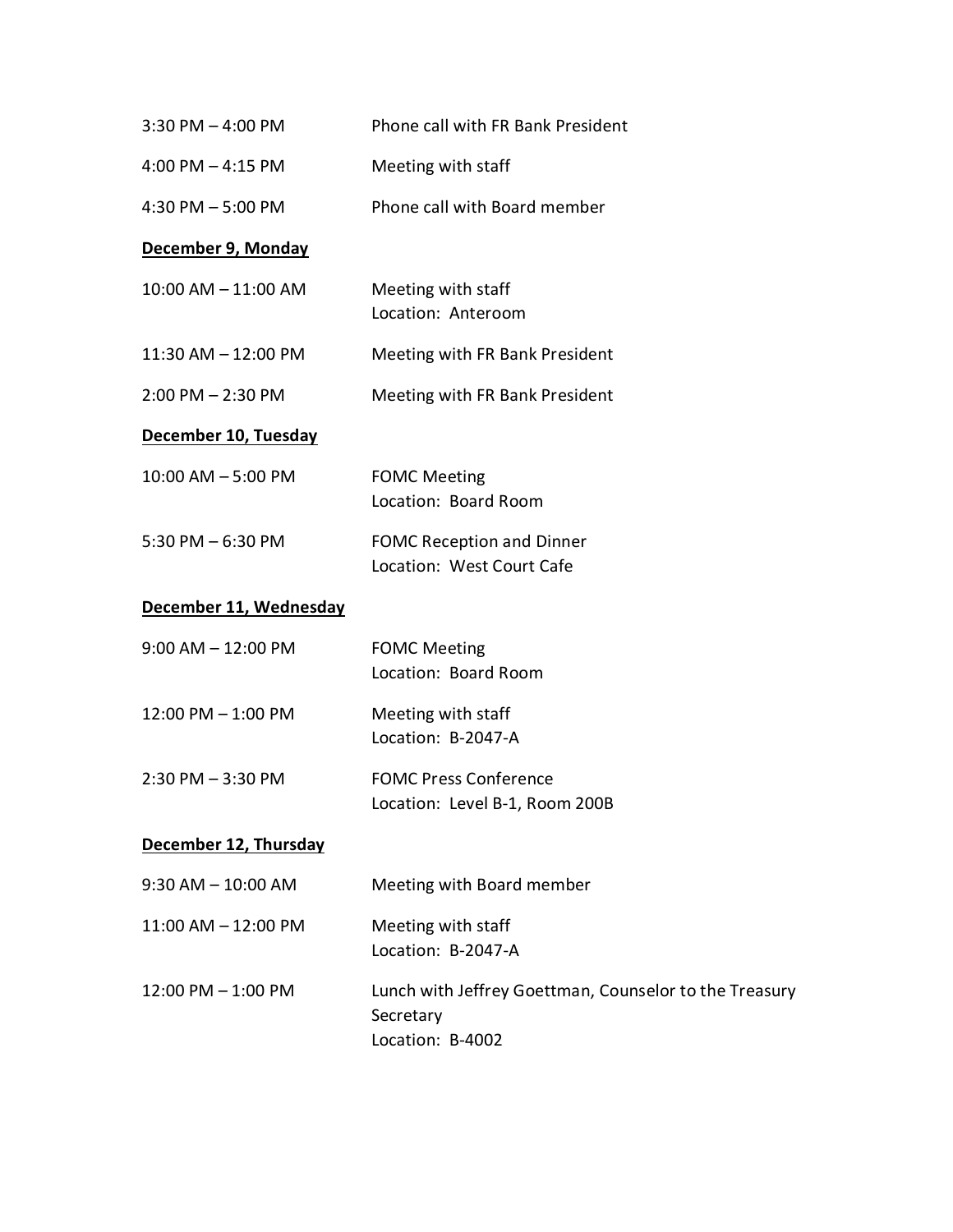| $2:30$ PM $-3:00$ PM    | Meeting with Senator Josh Hawley (MO)<br>Location: Russell Senate Office Building                                                                     |
|-------------------------|-------------------------------------------------------------------------------------------------------------------------------------------------------|
| 4:00 PM $-$ 4:30 PM     | Meeting with staff                                                                                                                                    |
| 4:30 PM $-$ 4:45 PM     | Conference call with Senate Majority Leader Mitch<br>McConnell (KY), Jelena McWilliams, Chairwoman of FDIC,<br>and Kenneth Blanco, Director of FinCEN |
| December 13, Friday     |                                                                                                                                                       |
| $9:00$ AM $-9:30$ AM    | Meeting with staff<br>Location: Special Library                                                                                                       |
| 10:00 AM - 11:00 AM     | Meeting with staff<br>Location: B-4001                                                                                                                |
| 11:00 AM - 11:30 AM     | Meeting with Board member                                                                                                                             |
| 11:30 AM - 12:00 PM     | Phone call with Board member                                                                                                                          |
| 12:00 PM - 1:00 PM      | Lunch with Olivier Blanchard, Peterson Institute for<br><b>International Economics</b><br>Location: B-4002                                            |
| $1:00$ PM $-1:40$ PM    | <b>Board Meeting</b><br>Location: Board Room                                                                                                          |
| $2:00$ PM $- 2:30$ PM   | Meeting with staff                                                                                                                                    |
| $3:00$ PM $-3:40$ PM    | Remarks to visiting high school students<br>Location: Board Room                                                                                      |
| 4:00 PM $-$ 4:45 PM     | Meeting with staff<br>Location: B-2047-A                                                                                                              |
| December 16, Monday     |                                                                                                                                                       |
| $11:00$ AM $- 12:00$ PM | Meeting with media                                                                                                                                    |
| 12:00 PM - 1:00 PM      | <b>Council of Economic Advisers Luncheon</b><br>Location: B-4002                                                                                      |
| $1:30$ PM $-1:45$ PM    | Phone call with Board member and FR Bank President                                                                                                    |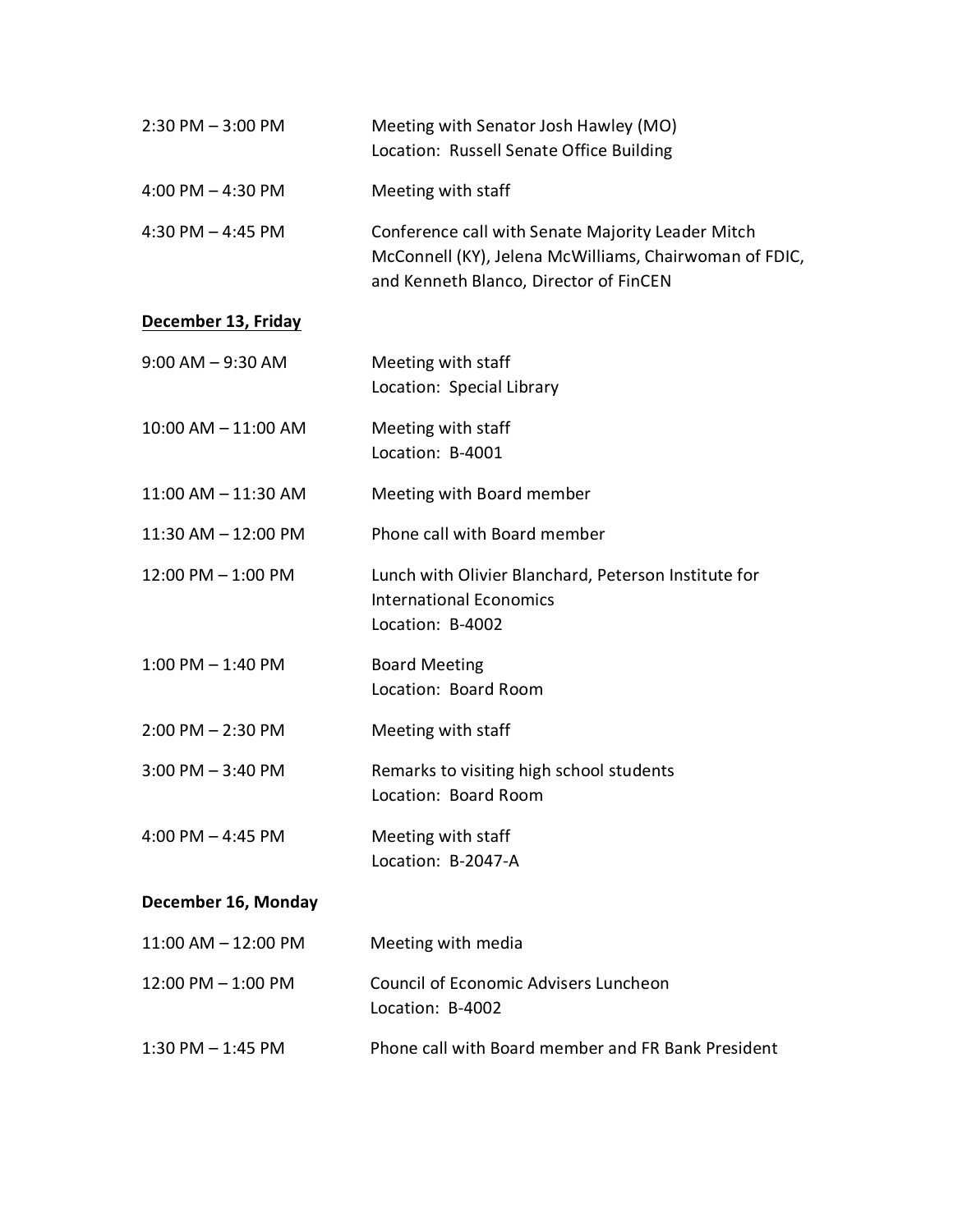| $2:00$ PM $-3:00$ PM    | Meeting with staff<br>Location: Special Library                                                                              |
|-------------------------|------------------------------------------------------------------------------------------------------------------------------|
| $3:00$ PM $-3:15$ PM    | Meeting with staff                                                                                                           |
| December 17, Tuesday    |                                                                                                                              |
| 12:00 PM - 2:00 PM      | Paul Volcker's memorial service<br>Location: New York                                                                        |
| $6:00$ PM $- 7:30$ PM   | Federal Reserve Chair's Award to recognize extraordinary<br>staff contributions - welcome remarks<br>Location: Eccles Atrium |
| December 18, Wednesday  |                                                                                                                              |
| $8:00$ AM $-9:00$ AM    | Breakfast with Board member and staff<br>Location: B-4002                                                                    |
| $9:30$ AM $- 10:30$ AM  | House Financial Services Republican Caucus<br>Location: The Capitol                                                          |
| 11:15 AM - 12:00 PM     | Meeting with staff<br>Location: Anteroom                                                                                     |
| $12:00$ PM $-1:00$ PM   | Lunch with Board members<br>Location: B-4002                                                                                 |
| $1:00$ PM $-1:07$ PM    | Phone call with Board member                                                                                                 |
| $2:00$ PM $- 2:30$ PM   | Phone call with FR Bank President                                                                                            |
| 2:30 PM - 3:20 PM       | Meeting with Bill Morneau, Minister of Finance,<br>Government of Canada<br>Location: Anteroom                                |
| $3:20$ PM $-$ 4:00 PM   | Meeting with staff                                                                                                           |
| $4:00$ PM $-5:00$ PM    | Meeting with staff                                                                                                           |
| December 19, Thursday   |                                                                                                                              |
| $10:00$ AM $- 12:00$ PM | Board briefing<br>Location: Board Room                                                                                       |